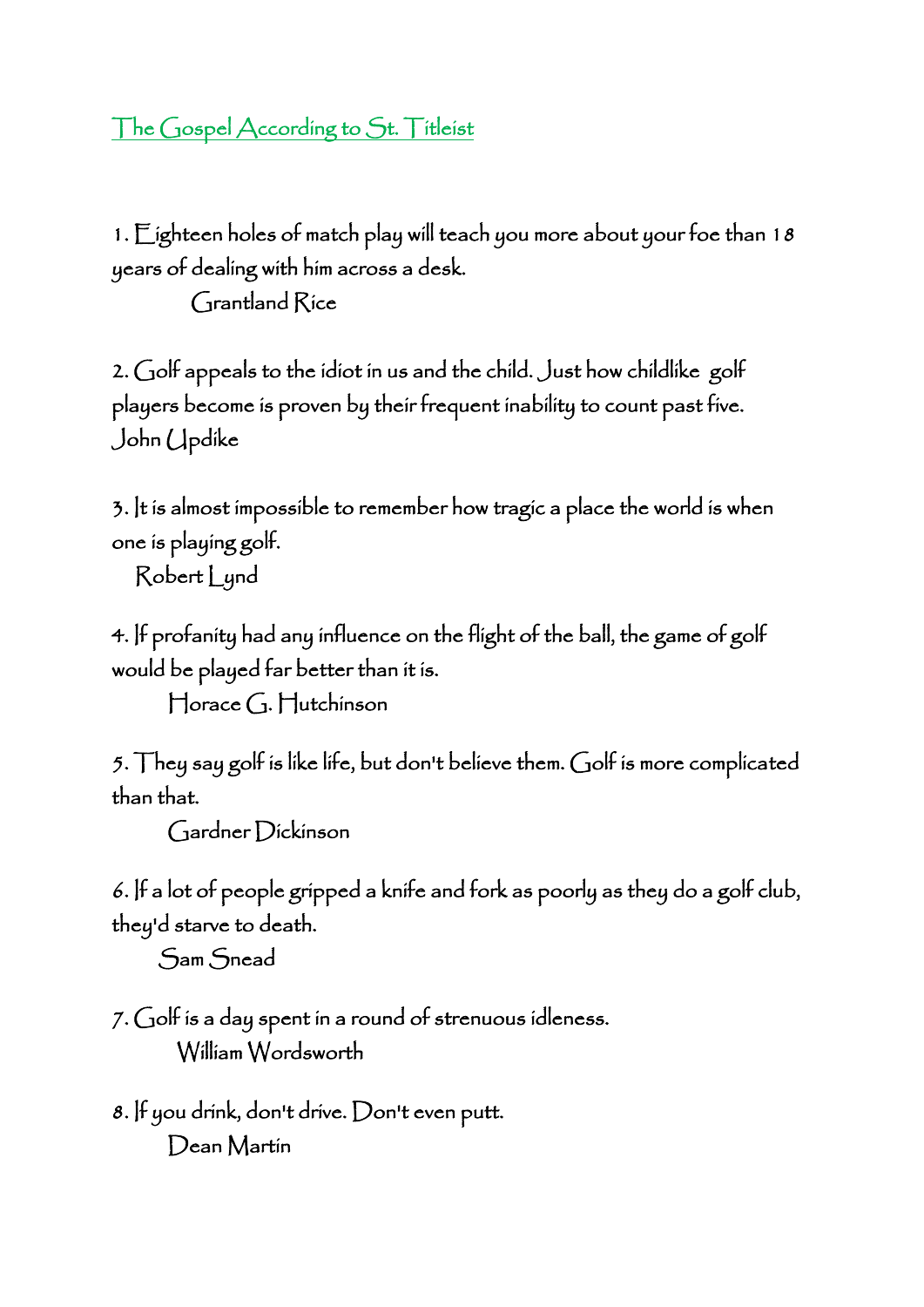9. If you are going to throw a club, it is important to throw it ahead of you, down the fairway, so you don't have to waste energy going back to pick it up.

Tommy Bolt and David Ash

10. Man blames fate for all other accidents, but feels personally responsible when he makes a hole-in-one.

Bishop Sheen

11. I don't say my golf game is bad, but if I grew tomatoes, they'd come up sliced.

Arnold Palmer

12. My handicap? Woods and irons. Chris Codiroli

13. The ardent golfer would play Mount Everest if somebody would put a flag stick on top.

Pete Dye

14. I'm hitting the woods just great, but having a terrible time getting out of them!

Buddy Hackett

15. The only time my prayers are never answered is playing golf. Billy Graham

16. If you think it's hard to meet new people, try picking up the wrong golf ball.

Jack Lemmon

17. It's good sportsmanship to not pick up lost golf balls while they are still rolling.